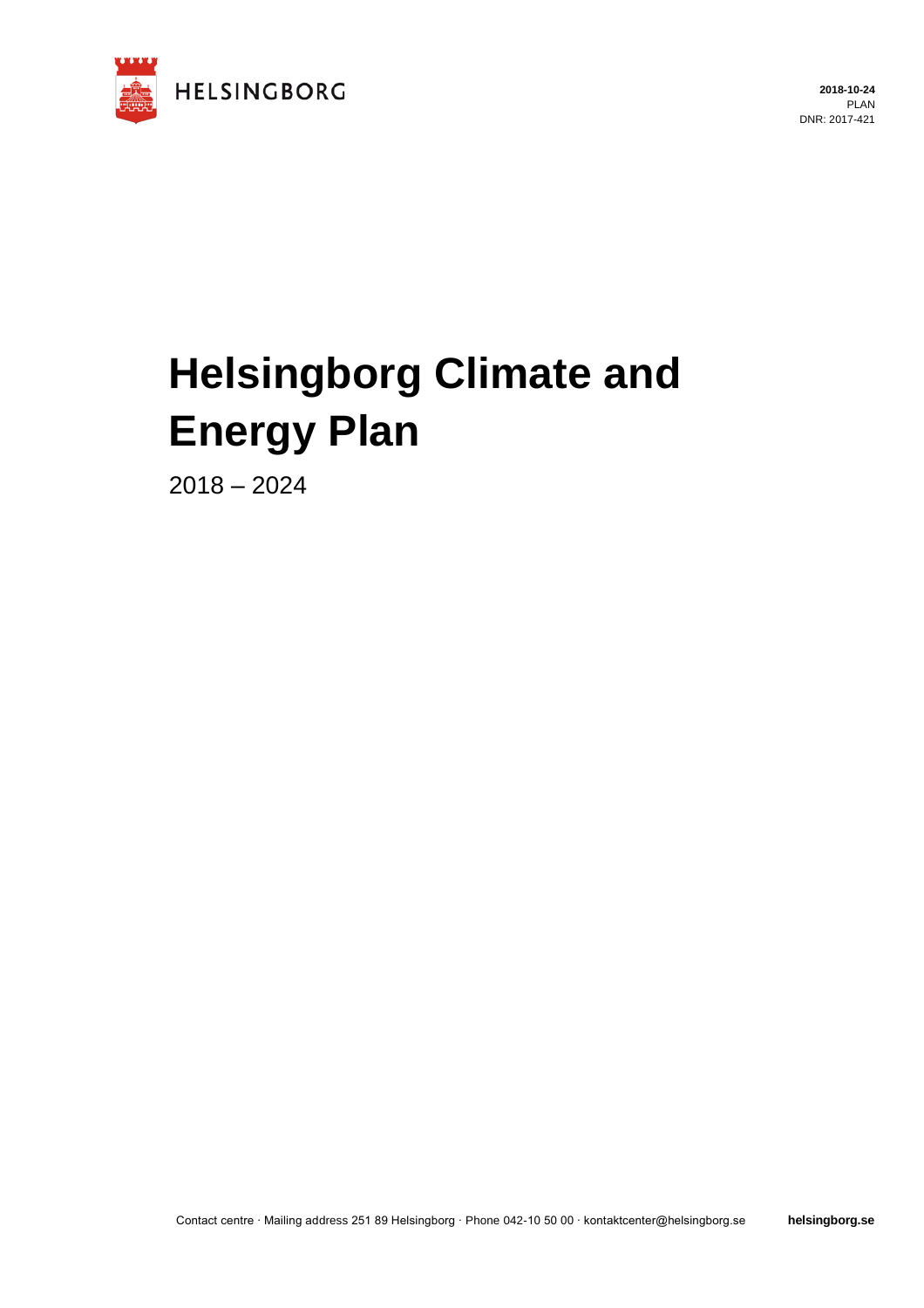## **City of Helsingborg governing documents**

#### **Activating** aims at change and development

 PROGRAMME – specifies long-term ambitions and intentions PLAN – specifies concrete actions, time frames, and responsibility

#### **Normative**

regulates existing agencies and our approach to a given situation

 POLICY – specifies principles and guidance GUIDELINES – specifies definite boundaries and requirements

**Decision taken by: City council Date:** 11/12/2018 **Revised by:** City council **Period of validity:** 2018-2024 **Document valid for:** E.g. all boards, committees, and companies\* **Responsible administrator:** Department of strategic development at the City **Office** 

[\* If the document is valid for all of the fully or partially municipally owned companies, check with the Law and Administration Department.]

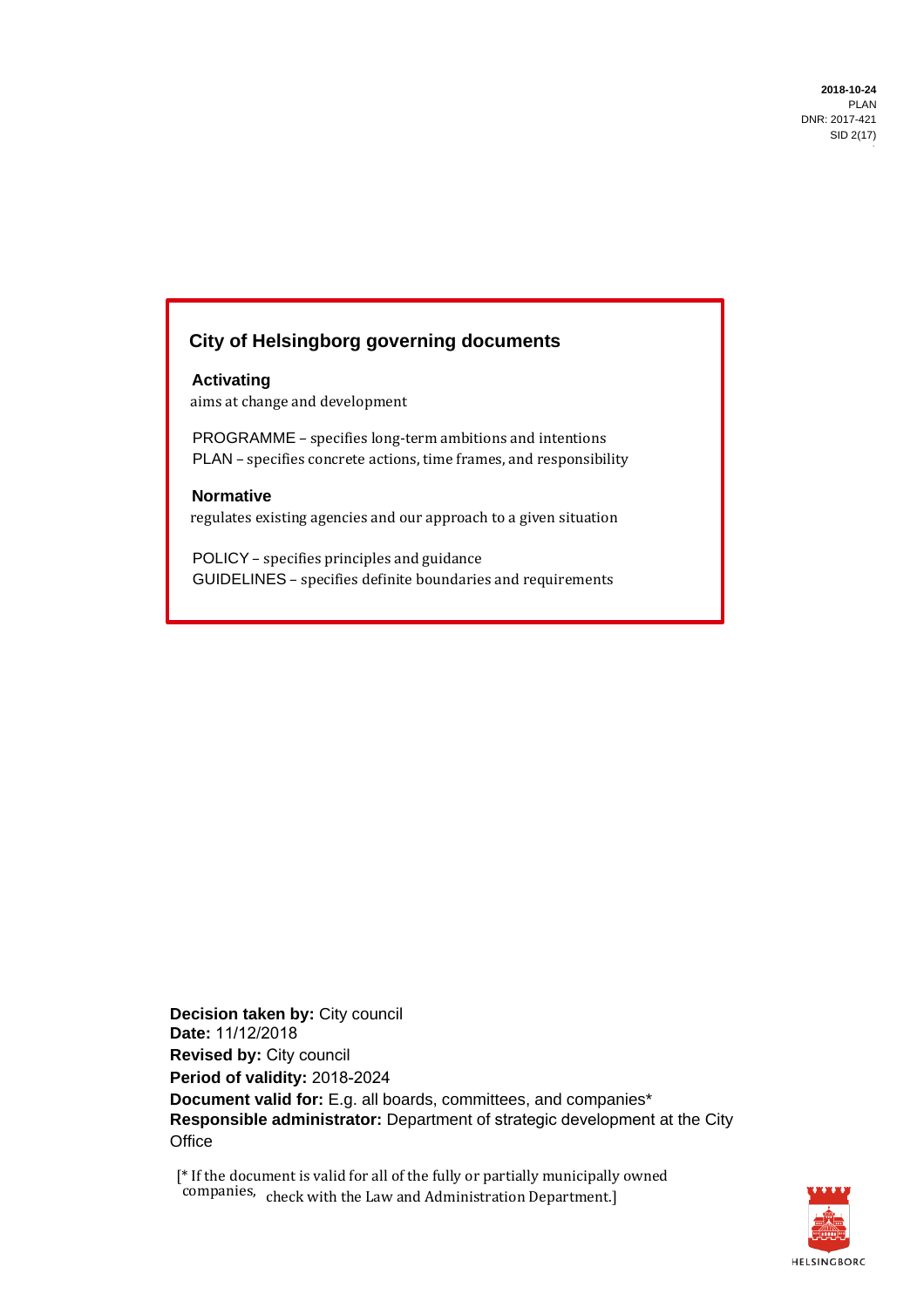#### Table of contents

## Appendices

| Appendix 1  | Relating to the city's governing documents and resolutions     |
|-------------|----------------------------------------------------------------|
| Appendix 2  | Relating to international and national goals                   |
| Appendix 3  | Legislative requirements                                       |
| Appendix 4  | Methodology                                                    |
| Appendix 5  | Trends and the outside world                                   |
| Appendix 6  | Set ambitions, for the projection period (2018–2024) and forth |
| Appendix 7  | Background for set ambitions                                   |
| Appendix 8  | Expanding on the actions                                       |
| Appendix 9  | Consequences of seeing the plan through                        |
| Appendix 10 | Terms                                                          |
| Appendix 11 | References                                                     |
|             | Appendix 12 List of participants                               |

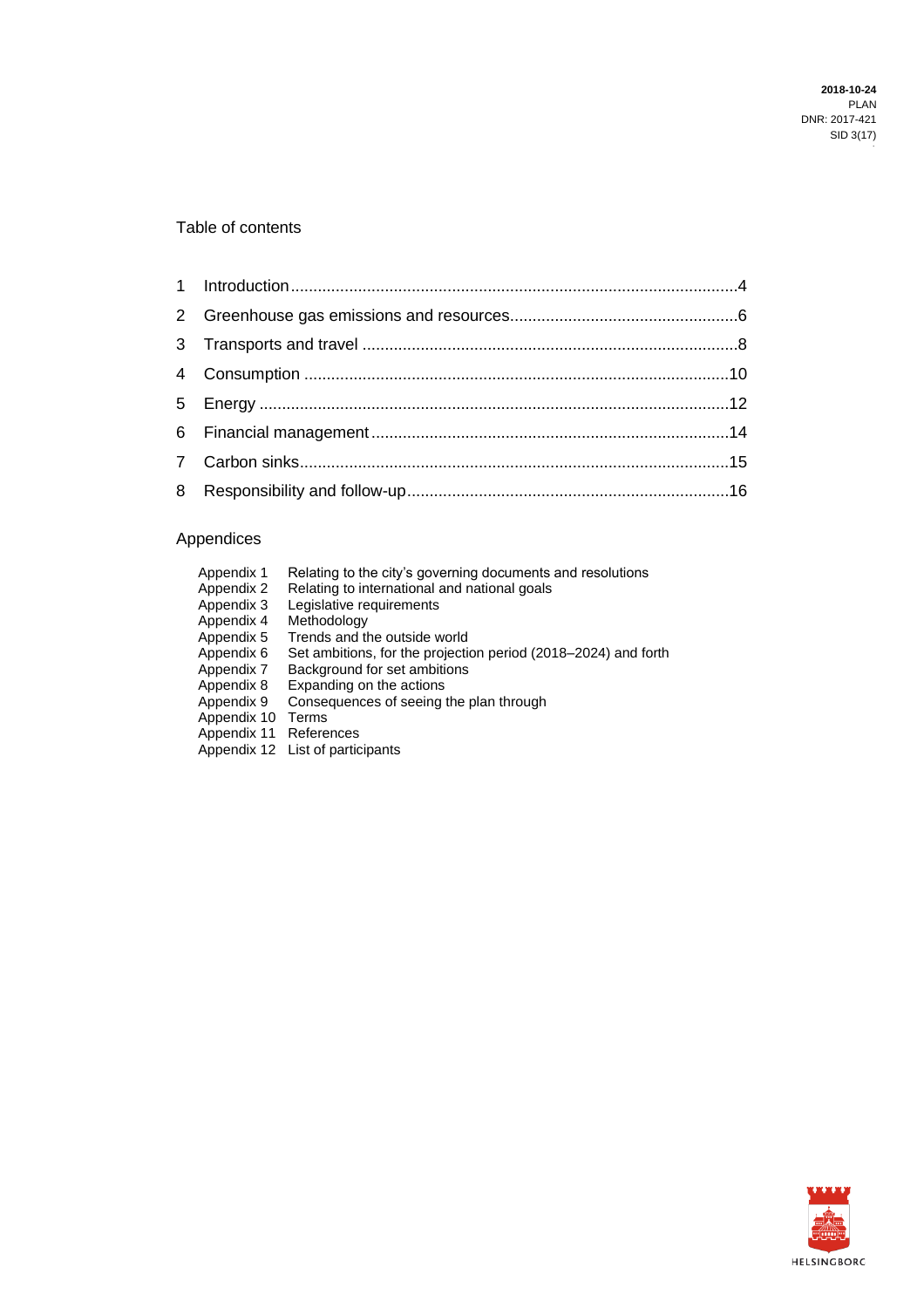## **1 Introduction**

In 2035, Helsingborg should be a creative, pulsating, global, community-centered, and balanced city, for both people and businesses. The city should be exciting, attractive, and sustainable. In order to realise the city's vision, we need innovative thinking and responsible action, with ecological, social, and financial aspects all taken into account.

Together we – the residents, the business community, the City of Helsingborg and the municipally owned companies – can make a difference. Through wise choices and resolutions, we can take part in turning the climate trend and creating a sustainable future. Helsingborg wants to be a driving force in the climate change mitigation. Not only do we want to take responsibility locally, we also want to set an example globally. In accordance with the Paris Agreement, we will work to limit the global warming to 1.5 degrees Celsius, compared to pre-industrial levels, while simultaneously adapting the use of the planet's resources.

The actions of the Helsingborg City group are important, but our success is also highly affected by the behavior of the residents, visitors, and businesses in the city – something the Helsingborg City group cannot control. However, the departments and companies have an important task in creating the prerequisites for making sustainable choices and to promote sustainable behaviors. Everyone's contribution is important.

According to one of the prioritized goals on the city's balanced scorecard, Helsingborg should take a lead in environmental and climate questions, which means that we sometimes choose to aim higher than the politically settled national targets. In 2017, Helsingborg was appointed Sweden's most environmentally friendly municipality; a position we are proud of and would like to keep.

With existing legislation, as well as national and international resolutions, Helsingborg's climate and energy plan shows how the Helsingborg City group should work with relevant areas during the projection period. The plan has been jointly developed within the group. Our foremost challenges in Helsingborg have been identified, ambitions have been set, and actions have been put into words. The work has resulted in six prioritized areas, within which we primarily are to act:

- *Greenhouse gas emissions and resources:* Long-term ambitions for a sustainable future.
- *Transports and travel:* Break the reliance on fossil fuels within the transportation sector and increase both sustainable transports and travel.
- *Consumption:* Create alternatives to consumption of resource-heavy food, goods, and services.
- *Energy:* Use energy efficiently and wisely. Renewable energy (sun and wind power) as well as recycled energy should be developed as far as possible.
- *Financial management:* Facilitate a sustainable municipal finance market.
- *Carbon sinks:* Increase the amount of carbon stored in the ground and vegetation.

In the plan, "Helsingborg" is used for the geographical area, "City of Helsingborg" refers to the municipal departments, and "the Helsingborg City group" is the whole concern including municipally owned companies.

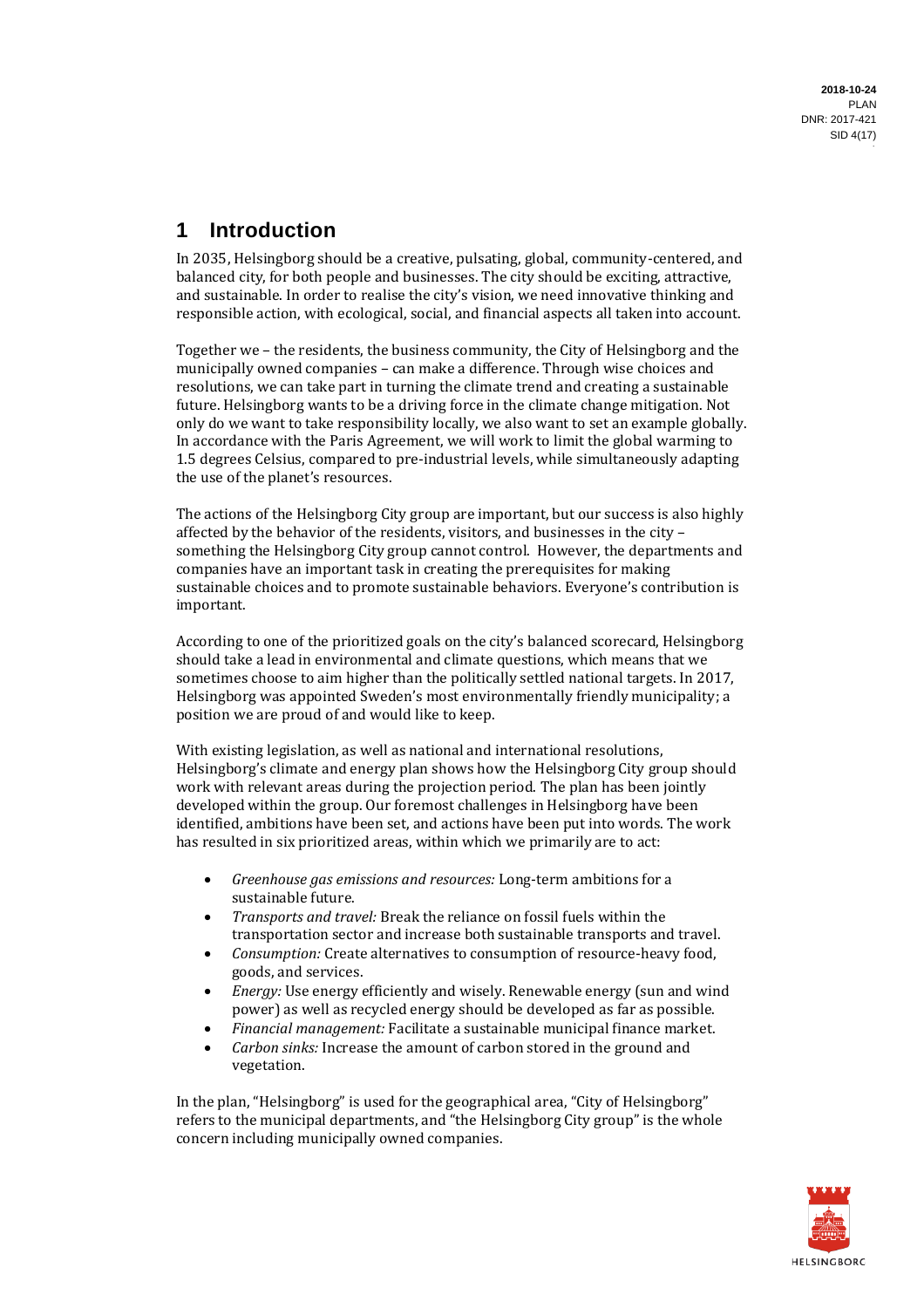**2018-10-24** PLAN DNR: 2017-421 SID 5(17)

For several reasons, we have chosen to develop a plan with comprehensive ambitions and actions. The development within the field of climate and energy is moving fast forward, and we do not want to risk the plan becoming outdated shortly. Additionally, in Helsingborg our work is trust-based; each organisation can decide what activities from among the concrete actions that best will help us fulfill our ambitions. There are many who should be able to choose and contribute to each action, and therefore we have opted not to put a specific person in charge. What is important is that Helsingborg is moving in the right direction with its climate and energy efforts.

The plan is to act as a guide for decisions that impact the climate, but also as an inspiration for everyone in the city. Collaboration, participation, and communication – within the Helsingborg City group as well as between the city, the city residents, and the business owners *–* will be the key to our success. To fulfill the ambitions we have set for Helsingborg, courage, involvement, and initiative are required.

*The plan is structured as a main document, containing an introduction, our areas of focus – along with ambitions and actions – as well as responsibility and follow-up. 12 appendices, in Swedish, are attached to this document.*

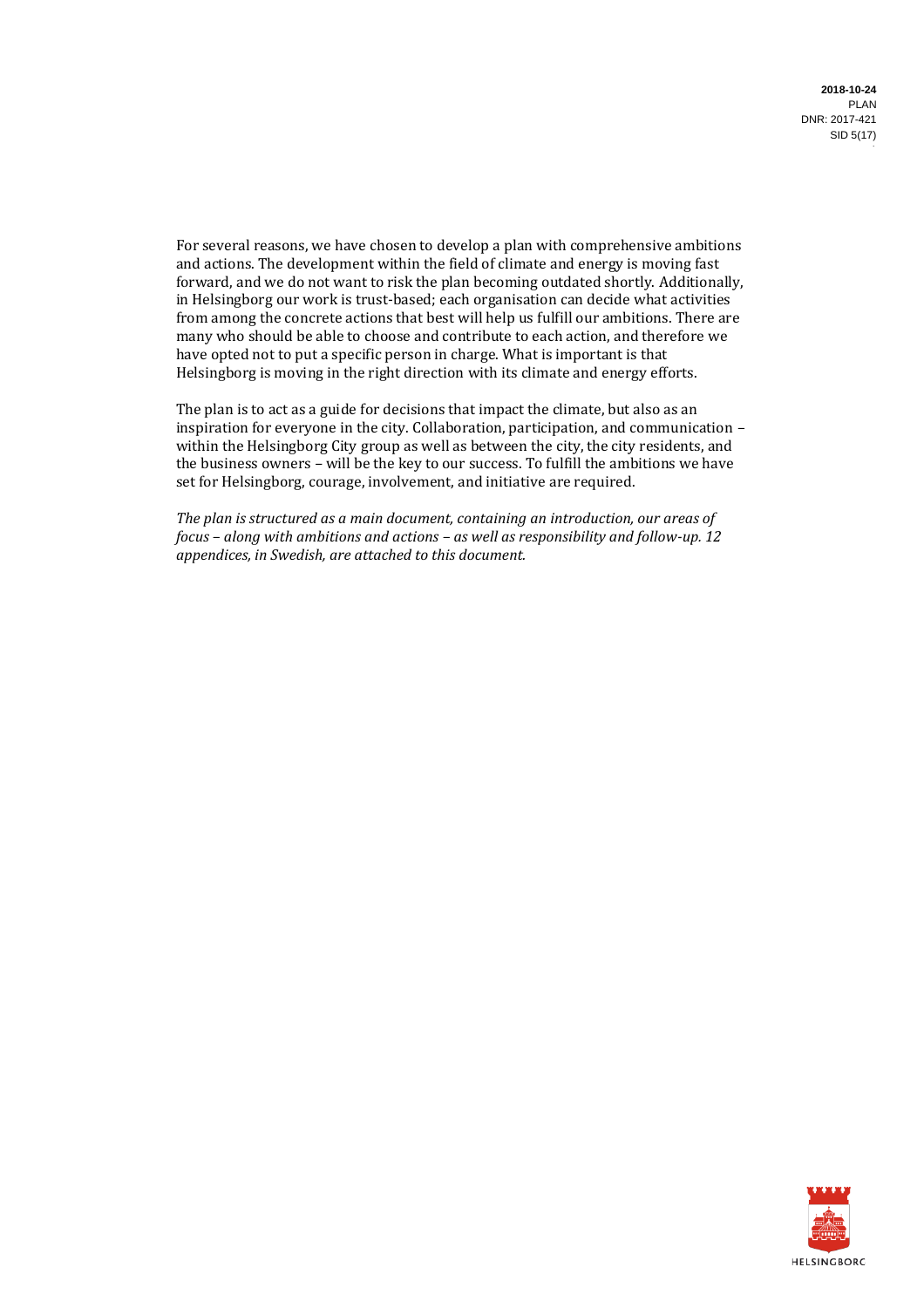## **2 Greenhouse gas emissions and resources**

#### **Ambitions**

#### *Helsingborg*

- Net zero greenhouse gas emissions at the latest by 2035<sup>1</sup>. Complementary actions taken to reach net zero emissions may be taken into account2. (Between 1990 and 2015, emissions have decreased by 45%)
- The total of the consumption-based greenhouse gas emissions must have decreased to a sustainable level of 1-2 metric tons per capita per year at latest by 2045<sup>3</sup> (circa 11 metric tons per capita and year in 2015).
- The ecological footprint has decreased to a sustainable level by 2045<sup>4</sup> at the latest.

#### **Actions 2018–2024**

To fulfill these comprehensive ambitions, emissions and resource use within all sectors of society need to be vigorously decreased. Helsingborg's success in this undertaking will be a result of the joint efforts from private persons and businesses as well as from the city departments and companies. The objective of the Helsingborg City group is to facilitate residents and business owners contributing to the climate change mitigation, while simultaneously decreasing its own climate impact. The following general actions are applicable to all parts of the plan:

- Encourage and facilitate the residents' and businesses' adaption to a climateand resource friendly lifestyle.
- Inform and educate regarding what aid the city can provide to help make climate and resource conscious choices.
- Be a pioneer in the work to reduce greenhouse gas emissions and lead by example to inspire others to act.
- Cooperate with external actors, for example universities, the business community, and associations to find new solutions and ways forward.

<sup>4</sup> A sustainable ecological footprint was estimated to be 1.7 global hectare in 2016 (the biological surface area of Earth/number of inhabitants) (WWF, 2016). The surface should be enough to produce all raw material we need and to handle all waste. The sustainable surface decreases as the number of inhabitants on Earth increases. In 2016, Helsingborg's ecological footprint was 5.2 global hectare.



 $1$  At latest by 2035, the greenhouse gas emissions should be at least 85% lower than in 1990. Follows the national environmental objectives' definition (The Cross-Party Committee on Environmental Objectives, 2016).

 $2$  The complementary actions are absorption of carbon dioxide by forests and soil as a result of additional actions, emission reductions performed outside of the municipality borders, and separating and storing carbon dioxide caused by biofuel combustion.

<sup>&</sup>lt;sup>3</sup> Required in order to limit global warming to 1.5 degrees Celsius (Swedish Environmental Protection Agency, 2017). Statistics only exist on a national level. 2 metric tons of CO<sub>2</sub> equivalents roughly corresponds to a round trip flight from Sweden to Thailand.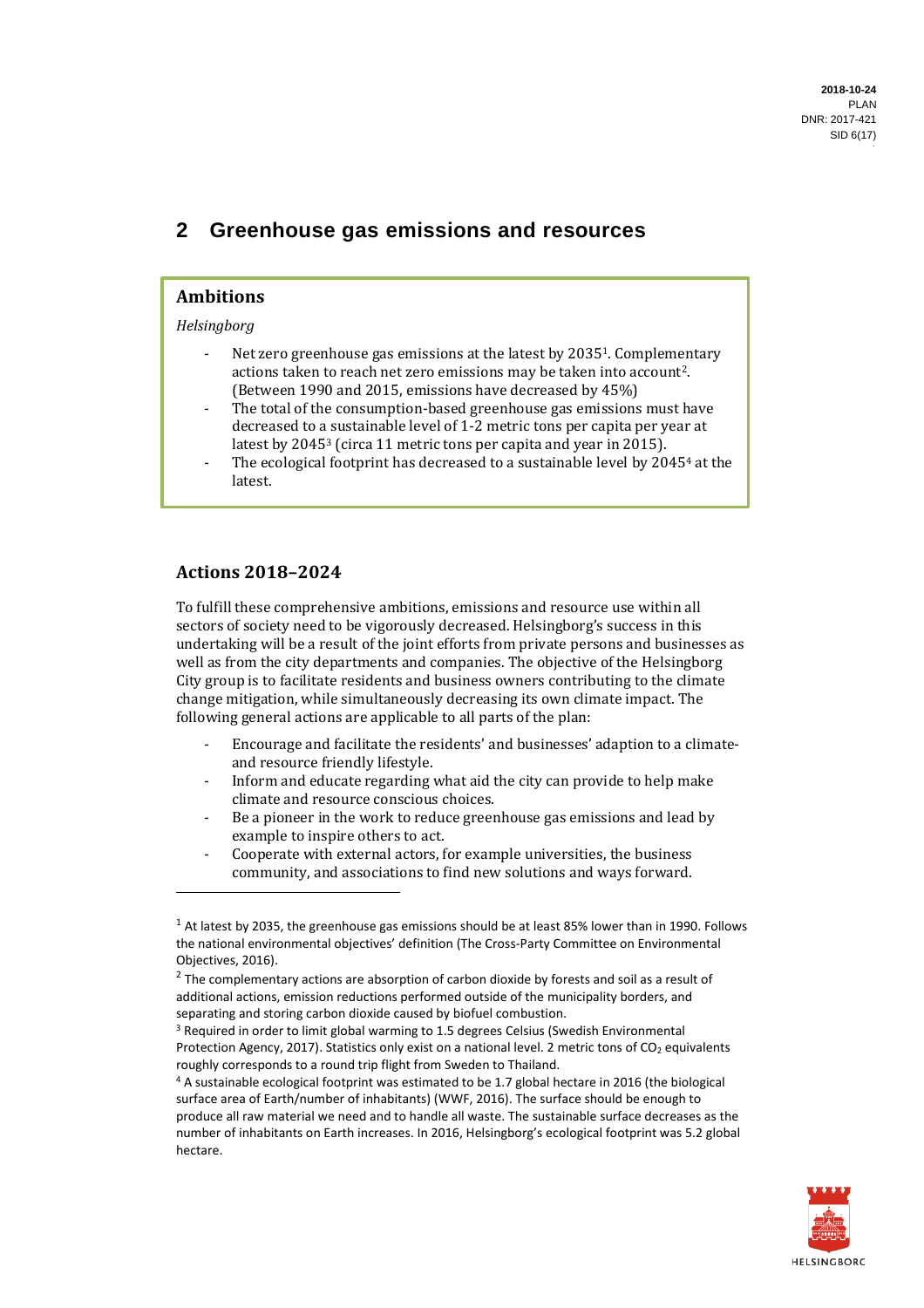- Work for a shift to a circular and collaborative economy within Helsingborg and within the Helsingborg City group.
- Use lifecycle analysis to visualize how our use of resources and contribution to climate change can decrease, and to make the right choices among several alternatives.
- Use purchasing and procurement as a tool for decreasing the climate impact.
- Use digitalization as a tool for decreasing the climate impact and the use of resources.
- Work for stricter climate actions, nationally and internationally.

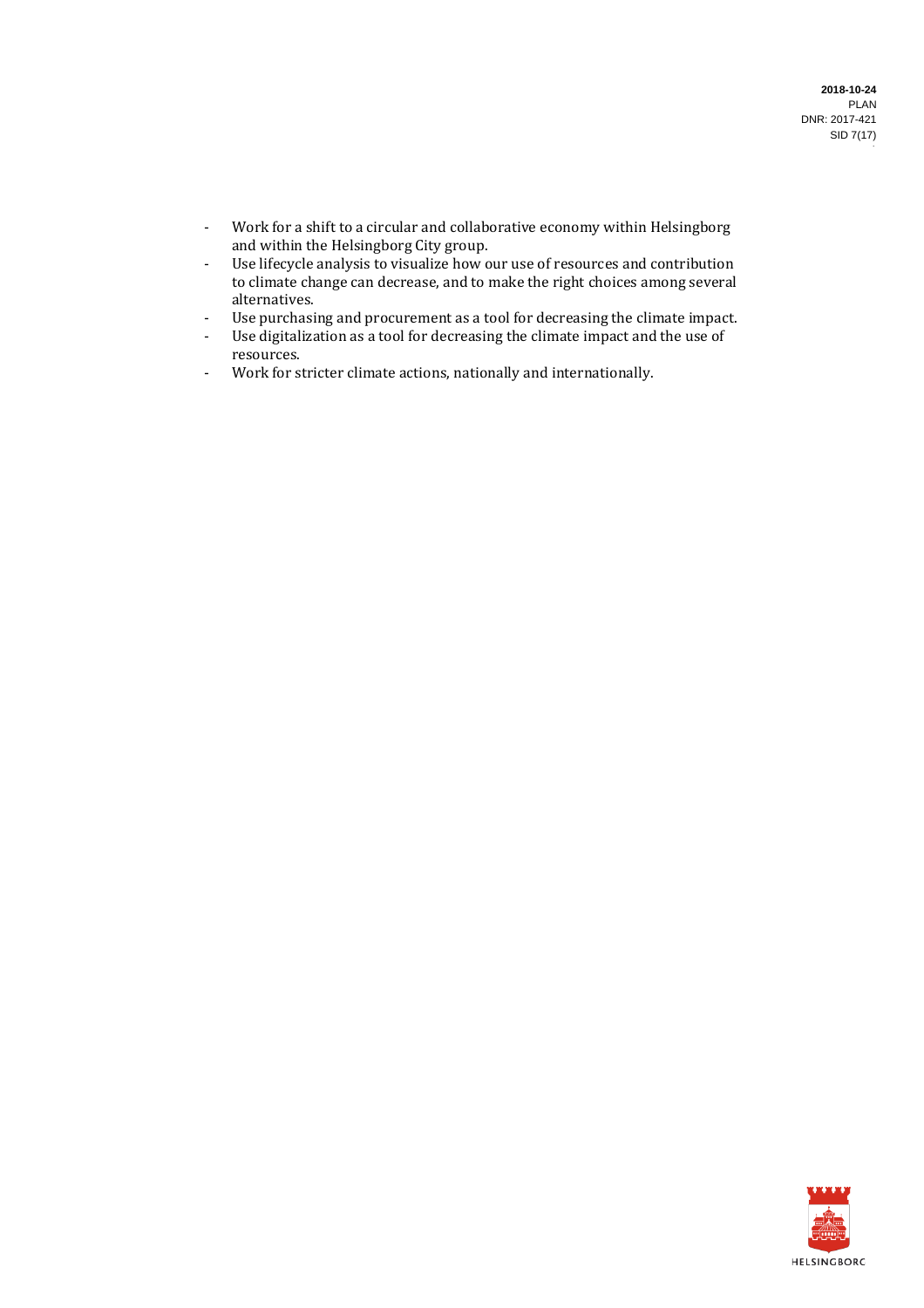## **3 Transports and travel:**

#### **Ambitions**

*Helsingborg*

- The carbon dioxide emissions from road traffic should be decreased by 80% by 2030, compared to 20105.
- The total share of sustainable travels within Helsingborg has grown, according to Region Skåne's mode of transportation distribution (Fig. 1)<sup>6</sup>.

*The Helsingborg City group*

- All vehicles are fossil fuel-free by 2020. This is also a requirement for any entrepreneurs we hire7.
- All vehicles belonging to the Helsingborg City group are fossil fuel-free by 2024. 2024, at the latest, we demand that the entrepreneurs we work with use fossil fuel-free working machines8.
- Emissions from flights to Stockholm have been cut in half during the 2016– 2024 period.
- Emissions from all other flights have decreased by a third during the 2016– 2024 period.

#### **Actions 2018–2024**

The ambitions will be fulfilled by the following actions:

*City of Helsingborg*

The investments and the spatial planning of the city should aim to increase sustainable travel within Helsingborg, according to Region Skåne's mode of transportation distribution (Fig. 1).

*The Helsingborg City group*

- Promote conducts, methods, and services that lead to sustainable travel or a decrease in travelling.
- Keep a specific focus on the travel patterns of children and youth.

 $8$  To working machines are counted all mobile machines that are not intended for road transport. Demands are places on entrepreneurs when it is possible according to the proportionality law.



<sup>5</sup> On a national level, emissions from the transport sector should decrease by 70% compared to 2010. According to the inquiry Swedish Commission on Fossil-Free Road Transport (SOU2013:84, 2013), there is potential for a decrease of at least 80% by 2030.

<sup>6</sup> From Region Skåne's Strategy for a Sustainable Transport System 2050. (Region Skåne, 2017) <sup>7</sup> The City of Helsingborg has joined the challenge "Skåne – Fossil fuel-free by 2020". Private cars, light trucks, heavy goods vehicles, and buses are considered vehicles. This applies to new contracts; already existing contracts will run their course. Demands are placed on entrepreneurs when possible in accordance with the proportionality law. Biogas vehicles that require fossil start-up fuels are permitted.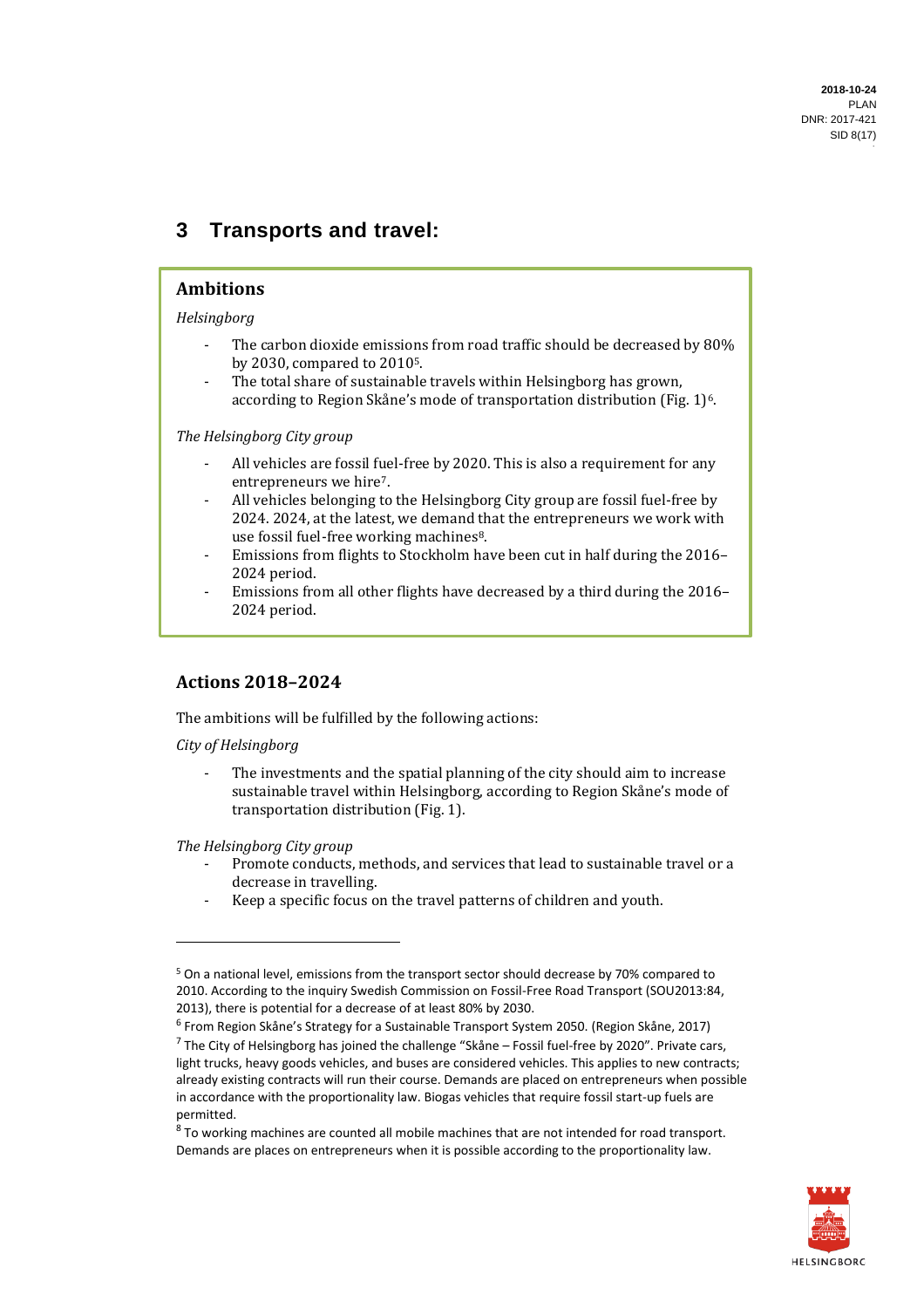- Together with interested parties suggest and test actions that promote climate conscious transports.
- Plan building and construction projects so the need to move masses is minimized.
- Maintain a dialogue with suppliers and entrepreneurs about becoming fossil fuel-free.



Källa: Trivector

*Figure 1. Region Skåne's mode of transportation distribution by 2050* (Region Skåne, 2017) *(Trivector). The chart shows the percentual distribution of travels in Skåne by means of transportation.*

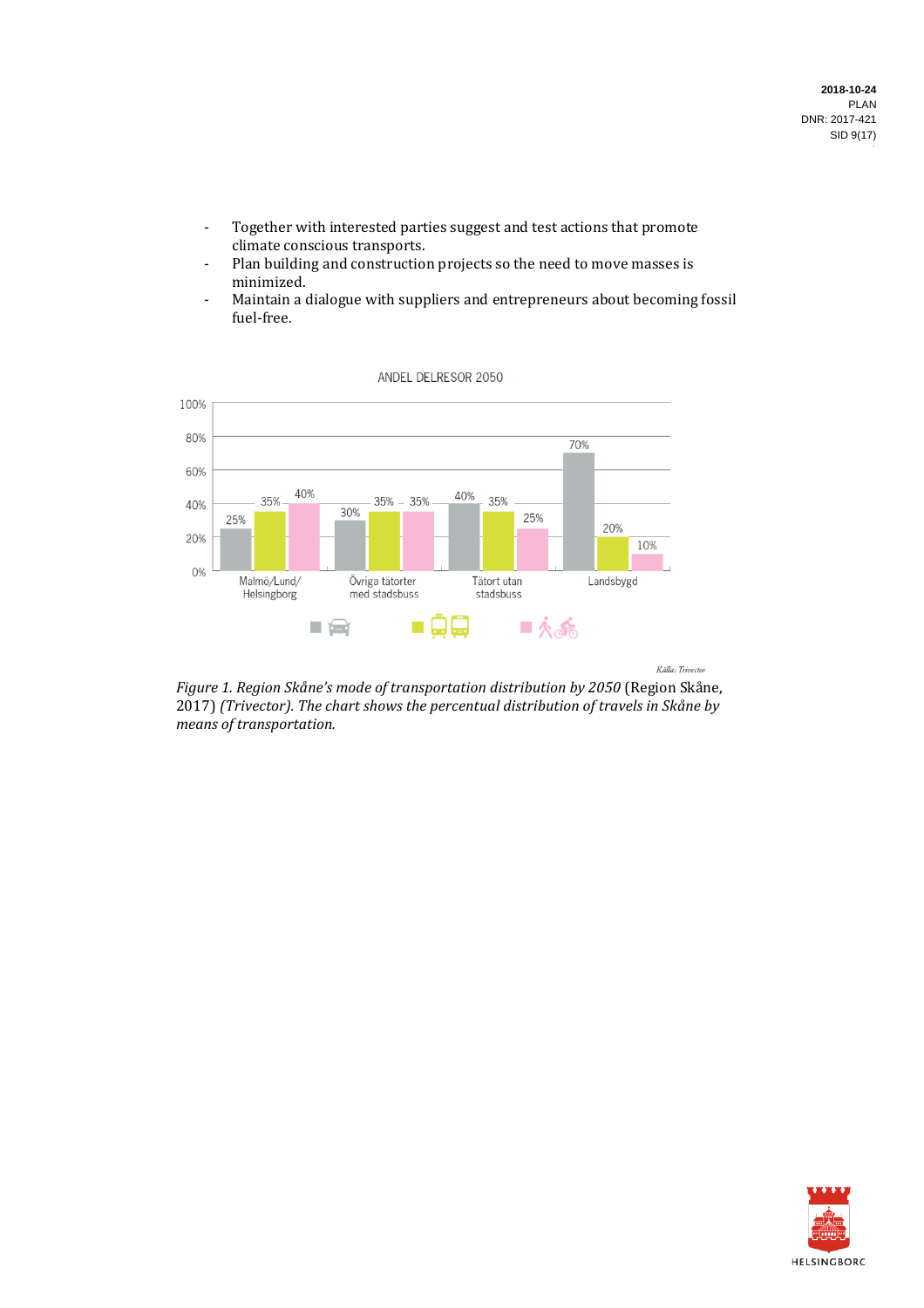## **4 Consumption**

#### **Ambitions**

*Helsingborg:*

- The climate impact from food consumption should be decreased to 1 metric ton CO<sub>2</sub> equivalents per inhabitant and year, by 2035<sup>9</sup> (circa 2 metric tons per year at a national level in 2015 (Swedish Environmental Protection Agency, 2017)).
- All plastics made from fossil fuels are gone from Helsingborg's residual waste at latest by 203510.

*The Helsingborg City group:*

- The climate impact from food consumption has been cut in half during the 2018–2024 period.
- The climate impact from consumption of other goods and services has decreased during the 2018–2024 period. The current climate impact will be calculated and thereafter a specific ambition level for 2035 will be established<sup>11</sup>.

*City of Helsingborg:* 

By 2020, at the latest, the city of Helsingborg has a blanket order for commonly occurring disposables where products that are fossil free and degradable are the first choice<sup>12</sup>. This means that products made from fossil fuel plastics will be phased out.

## **Actions 2018–2024**

To fulfill the ambitions, the Helsingborg City group will take the following actions:

- Encourage, educate, and provide tools for residents and businesses to help them decrease their climate impact from consumption of foodstuffs and other goods.
	- o Sustainable alternatives should be offered by all canteens in the group at latest by 2020.



 $9$  The climate impact from foodstuffs can be decreased from circa 2 metric tons CO<sub>2</sub> equivalents per person and year to 1 metric ton  $CO<sub>2</sub>$  equivalents per person and year, if dietary habits recommended by the Swedish Food Agency are followed combined with a climate adapted menu (The Swedish Board of Agriculture, 2013).

 $10$  Residual waste refers to waste from both households and businesses.

<sup>&</sup>lt;sup>11</sup> Provided that national statistics become locally available.

 $12$  This applies to new contracts; already existing contracts will run their course.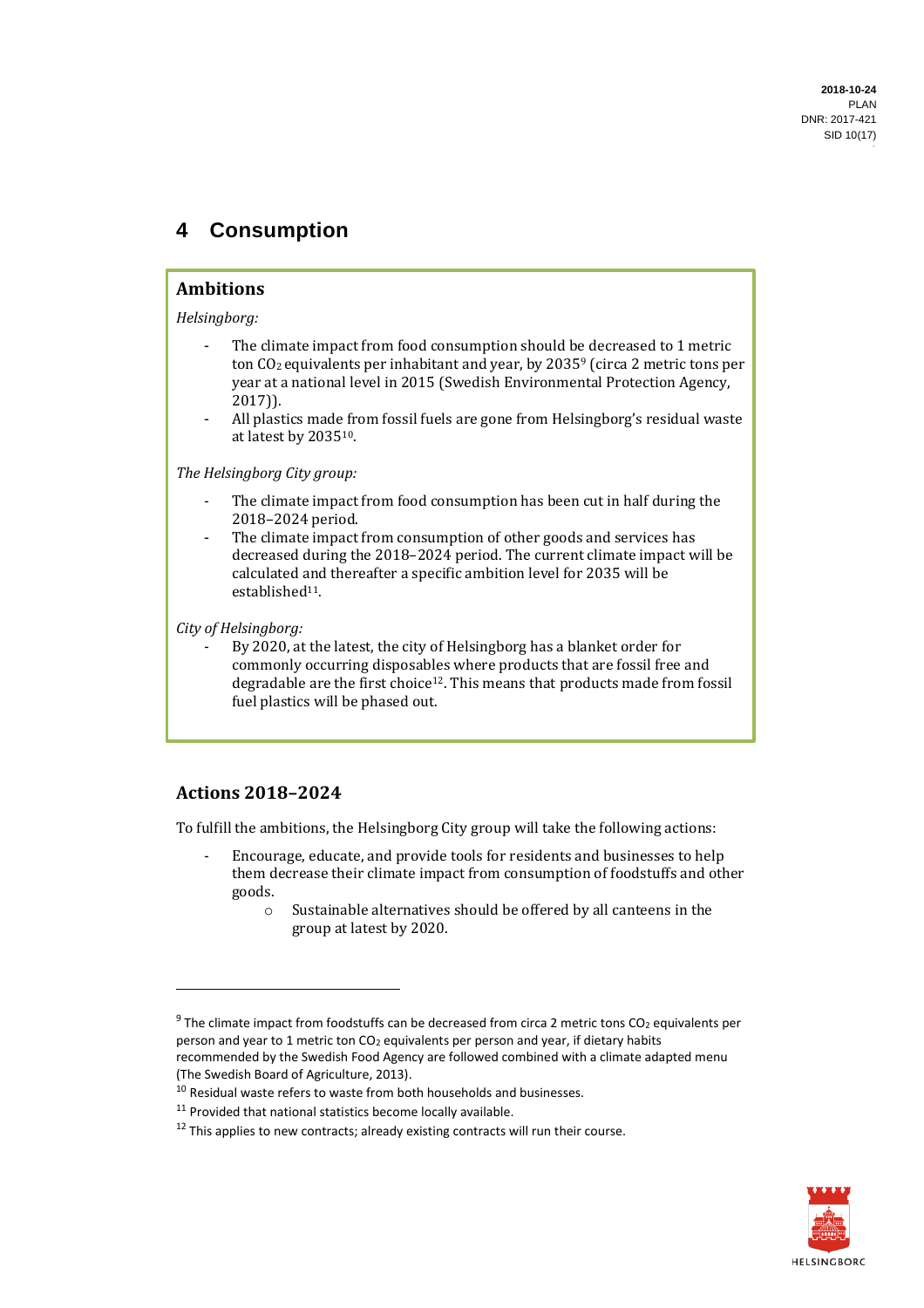- Use purchases and cooperation with external actors as a tool for decreasing the group's climate impact and use of resources originating from consumption of foodstuffs and other goods.
- Work for a change to a circular and collaborative economy within Helsingborg as well as within the group.
- Opening up for a comparison between alternatives by using lifetime analysis to visualize how we can decrease our climate impact and use of resources with regards to consumption of foodstuffs and other goods, by opening up for a comparison between alternatives.

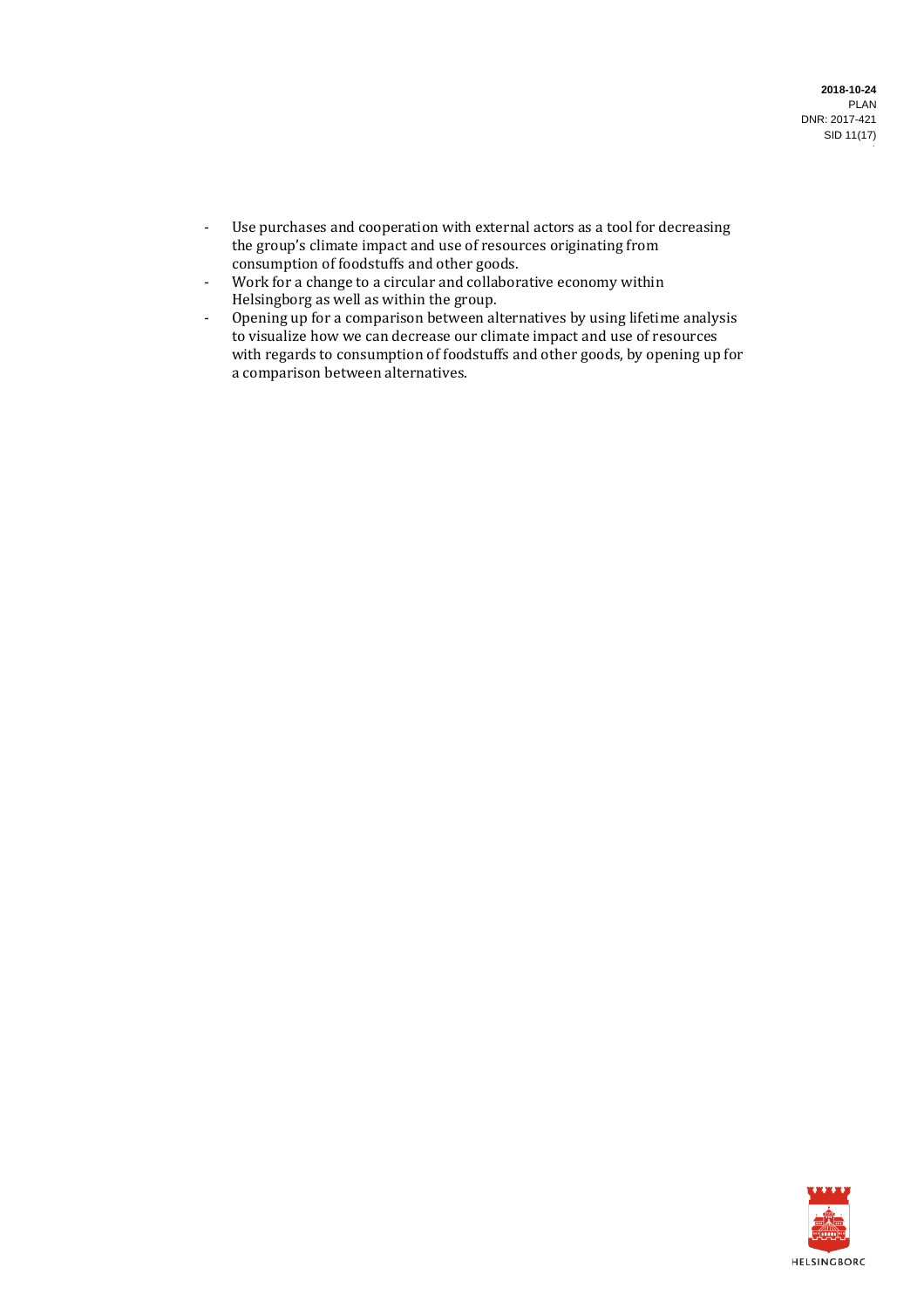# **5 Energy**

#### **Ambitions**

*Helsingborg:*

- The energy usage is 50% more effective by 2030 compared to 2005<sup>13</sup>.
- The primary energy usage for electricity and heating has decreased by 30% by 2035 (16.5 MWh per capita and year in 2016).
- Local production of solar power is equivalent to 10% of the electricity need in 2035 (0.3% in 2016) <sup>14</sup>.
- Disposition of locally produced biogas has increased by 15% before 2024 (7140 metric tons in 2016).
- Helsingborg's district heating consists of 100% recycled or renewable energy by 2024 (99.6% in 2016).

#### **Actions 2018–2024**

To fulfill the ambitions of the energy sector, the Helsingborg City group is to work for a more effective resource management and for a decrease in carbon dioxide emissions. The following four step principle formulates how we should consider and value energy in order to reduce our use of resources and our climate impact (figure 2).

- 1. Effective energy usage.
- 2. Minimize the loss of energy and resources across all stages.
- 3. Take advantage of rest products and recycle energy.
- 4. Supply renewable energy.



Figure 2. Illustration of the four-step energy principle. Source: Öresundskraft AB

<sup>14</sup> According to the Swedish Energy Agency, solar-based electricity can make up 5 to 10% of the total electricity usage in Sweden by 2040 (Swedish Energy Agency, 2016).



 $13$  The goal is stated in terms of energy input (total energy input) in relation to the gross domestic product (GDP). The goal exists on a national level (Energikommissionen, 2017).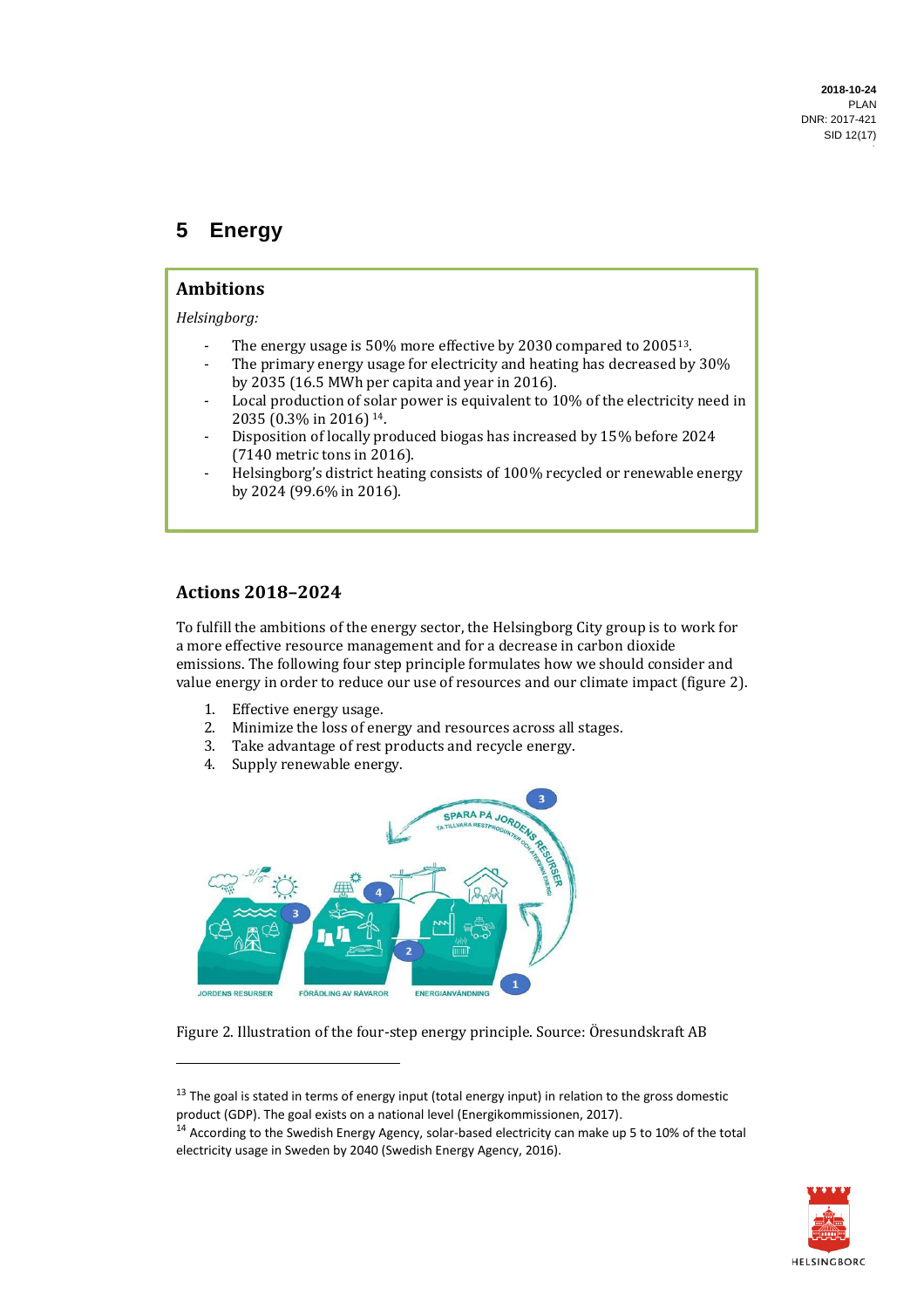**2018-10-24** PLAN DNR: 2017-421 SID 13(17)

These actions will be the basis for the work:

- Apply the same energy demands to premises that are rented as to the Helsingborg City group's own premises.
- Reduce the climate impact and the usage of energy and resources when building own real estate, when demolishing buildings, and in construction materials.
- Encourage property owners to use less energy in already existing residences and premises with poor energy performance.
- Encourage businesses and households to use less energy.
- Promote research and development of sustainable electricity and heat production, including storage solutions for electricity and heat.
- Encourage choosing the most climate- and resource effective heating option when densifying and developing.
- Increase the energy recycling from Helsingborg's businesses, waste, and industry processes, for use in the district heating or nearby businesses.
- Encourage and facilitate the production of renewable energy, including smallscale production.
- Work on a national level to improve the market conditions for renewable energy production.
- Inquire into how we can ensure a robust energy supply, because the energy system is facing a conversion to a completely renewable energy production, a large share of which is weather-dependent.
- Find alternative options for disposition of locally produced biogas.

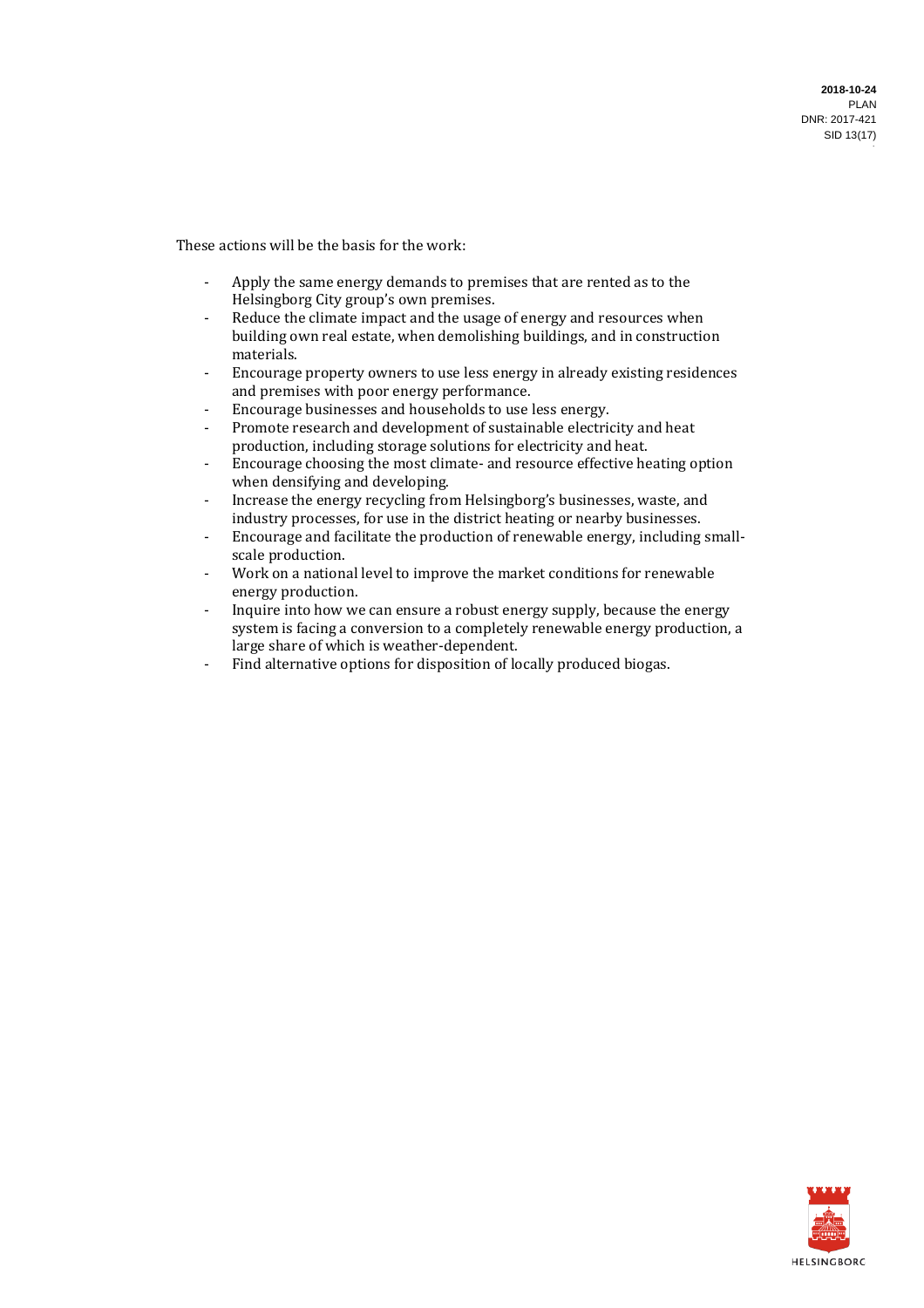# **6 Financial management**

The main task of the city's financial management today is to finance the city's and the municipally owned companies' activities. A joint pooling structure manages temporary liquidity fluctuations, optimizes the capital flow, and minimizes borrowing. Any possible excess will primarily be lent to the Swedish state. The city of Helsingborg is tasked with managing roughly 100 foundations, these are a separate part of the finance management with its own investment regulations.

## **Ambitions**

*The Helsingborg City group*

Facilitate the development of a sustainable municipal finance market during the planned period.

## **Actions 2018–2024**

To fulfill the ambition, the following actions will be taken:

#### *City of Helsingborg:*

- A prospect for emitting green bonds will be produced during 2018.
- The market's interest in placing capital in life-quality bonds will be surveyed during the year. The founding idea for this type of bonds is to supplement a wider and more life affirmative alternative to the traditional green bonds.
- Direct investments should not be made in companies who engage in prospecting, exploitation, extraction, or production of fossil energy.
- For investments with a purchase value above 15 million SEK (VAT exclusive), a consequence assessment should be performed from a sustainability perspective. An aggregation of social, economical, and environmental aspects should be produced before a decision is taken.

#### *The Helsingborg City group:*

- Set an example for other actors and share our experiences and methods.

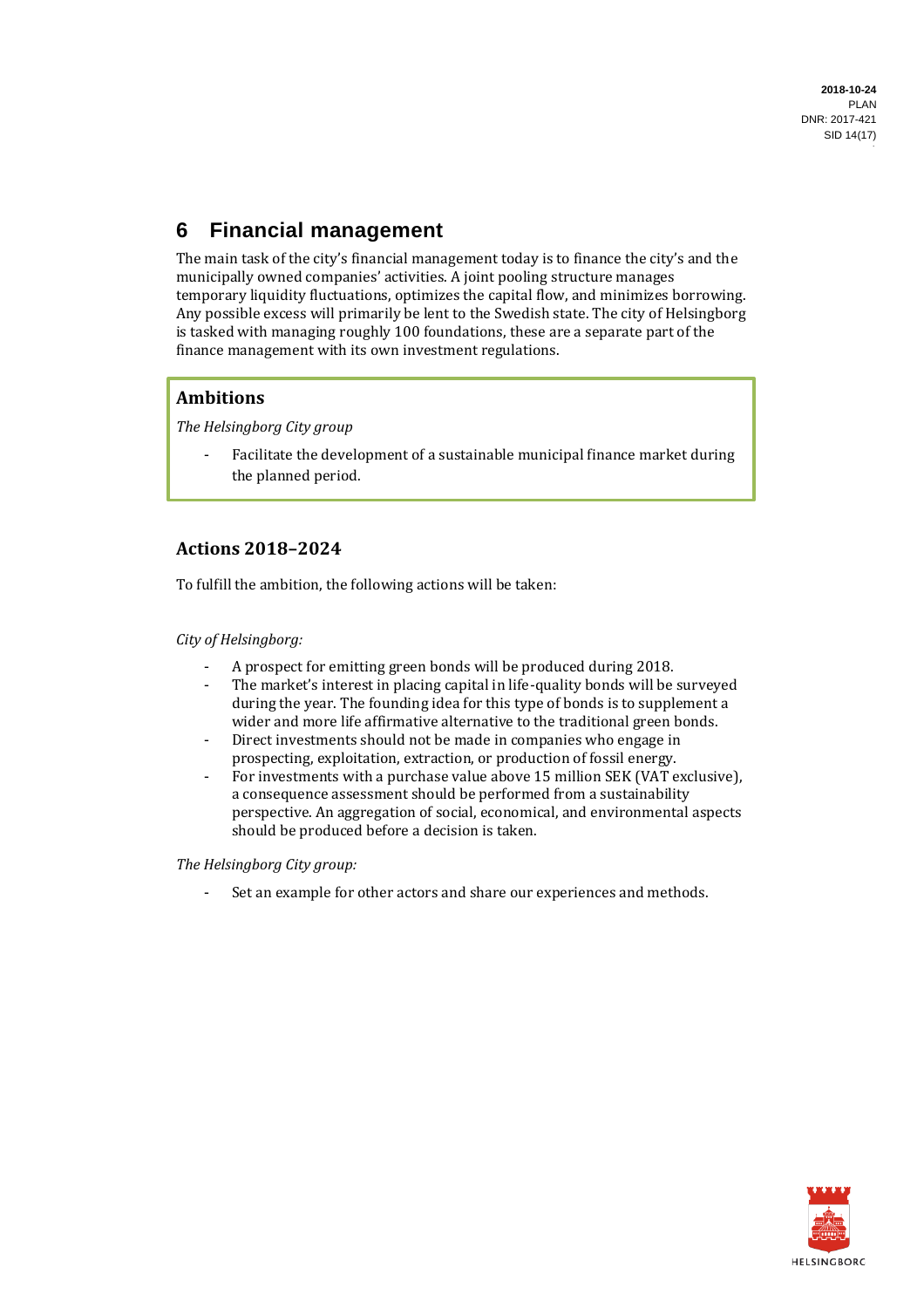**2018-10-24** PLAN DNR: 2017-421 SID 15(17)

# **7 Carbon Sinks**

A large amount of carbon is contained in the ground. The carbon pool is connected to the atmospheric carbon (carbon dioxide) and is in constant transformation. Increasing the amount of carbon stored in the ground, vegetation, and building materials, can decrease the carbon dioxide levels in the air.

## **Ambitions**

*Helsingborg:*

Carbon uptake per unit area has increased from 2018 to 2024. The theoretical potential will be investigated by 2020 and a specific ambition level for 2035 will be established.

## **Actions 2018–2024**

To fulfill the ambition, the Helsingborg City group will take the following actions:

- Work for a change in land use, aiming for more vegetation and slower decomposition rates in order to store more carbon in the ground.
- Encourage a climate adapted agriculture that leads to an increase of the farmland organic matter levels.
- Work to improve and develop the carbon cycle between city and countryside.

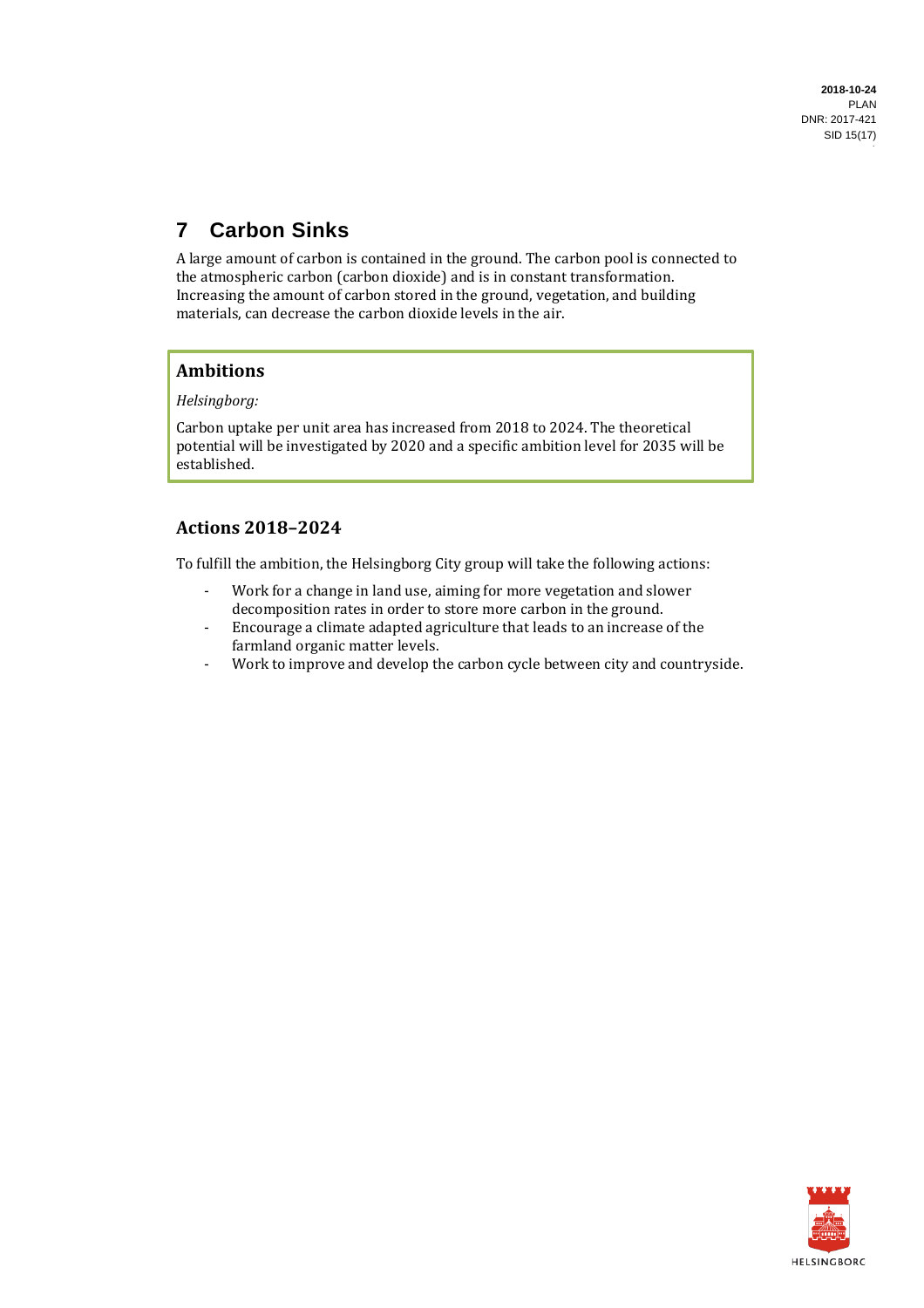# **8 Responsibility and follow-up**

The city's boards and companies are responsible for running effective operations with respect to the city's governance arrangements. To reach the goals, the Helsingborg City group will collaborate through boards, departments, and companies, taking the various plans and programmes of the city into consideration when establishing its own plans as well as when following up on goals and results.

The section for environmental strategy at the Environmental Department is the responsible administrator for the climate and energy plan. As the responsible administrator, the section is responsible for a time plan as well as for revising and following up on the plan. A follow-up will take place every second year, starting with 2019. Selected indicators will be followed up each year. The results will be communicated internally and externally.

To facilitate the implementation of the climate and energy plan, collaboration in thematic workgroups will occur within some areas where there is an initial need for investigating, mapping, or follow-up methods.

A steering group will track the implementation of the climate and energy plan.

The actions of the plan invite agencies within the Helsingborg City group to take decisions themselves regarding which activities should be conducted, wherefore the follow-up is important. Because long-term efforts will yield result only after several years, it is necessary to establish an overview of the agencies' plans for the coming years during the follow-up. The purpose is primarily to analyze how Helsingborg and the Helsingborg City group have progressed overall in relation to the set ambitions.

For most of the climate and energy plan-ambitions there are established routines within the Helsingborg City group for how we conduct follow-ups on status, based on statistics from national databases and our own compilations. Methods for following up on consumption-based emissions and carbon storage need to be established.